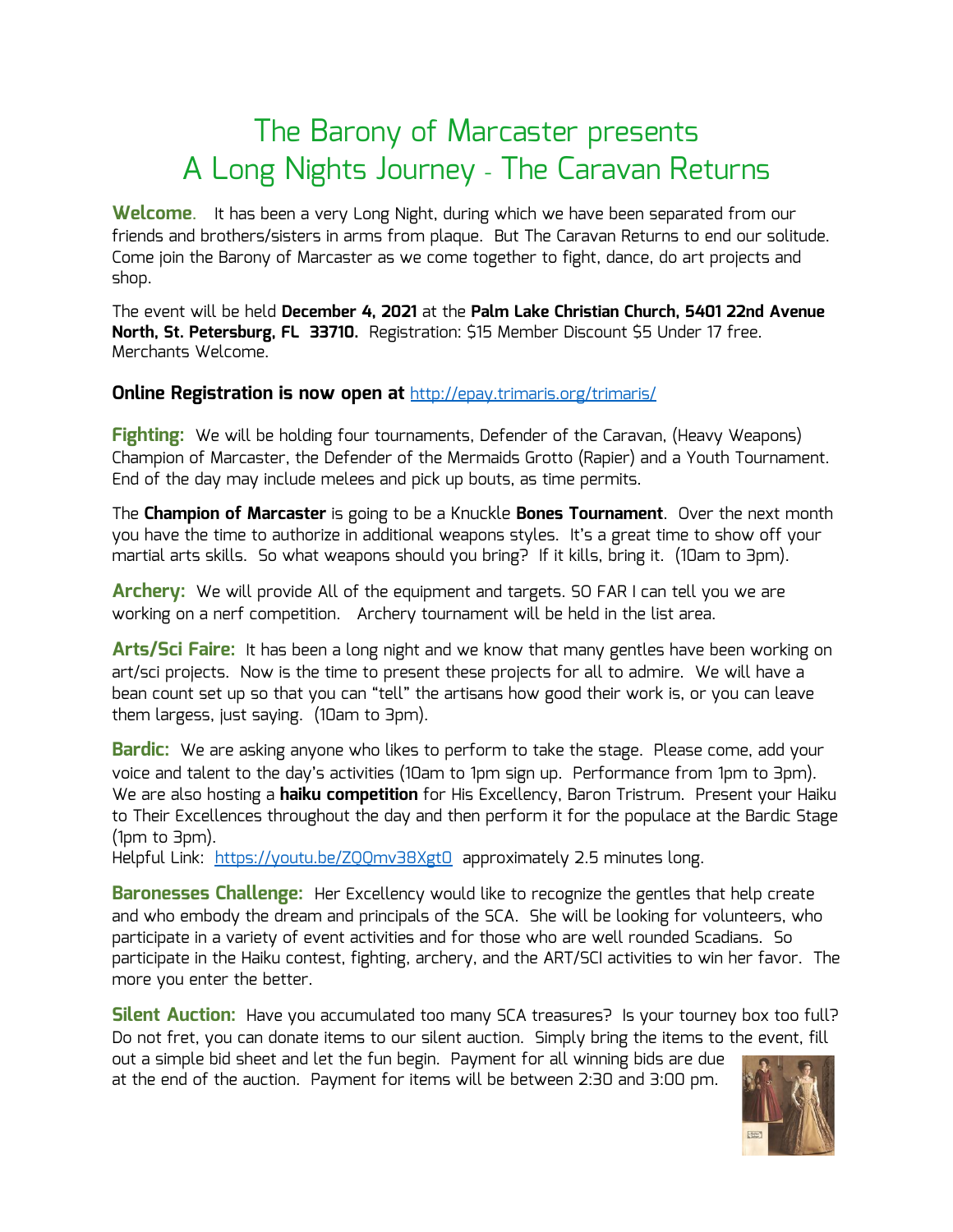Proceeds from the auction will be given to the Marcaster General Fund. So far we have a couple of books and a pattern for a Tudor costume. (10am to 3pm).

**Best Dressed Plague Plushy:** Please bring your favorite stuffed animal dressed in a medieval outfit. We will have limited supplies on hand to dress a plushy at the event, if you don't have the time to do so before the event. Any plushy of unusual size will be put in a category of their own. (10am to 3pm).

**Rock the Caravan:** We found our journey rather bumpy, with many stones in our way. So we decided to paint them. Our rock painting station will have supplies so that you too can paint a rock. (10am to 3pm)

**Youth Hunting Party:** We have lost control of our camel population and are asking our children to help round them up. Recovered camels will be rewarded/traded for treasures untold. (time).

**Court** is tentatively set for 5pm after all other activities have ended. Please bring chairs to the Hall to hear our Excellency's and see your friends as they receive the awards and honors that they so dearly deserve.

**Clean up** will follow court. Site closes at 6pm-ish. We will be sorry to see you leave, so even through it is not formally a part of the event we hope that you will join us for dinner. TBD that day.

**Merchants are welcome**. No fee. Please bring you own tables, chairs, and shade. We have a very limited number of trees. So far Calontir Trim is expected to be in attendance.

**Coffee Bar** will be set up in the Hall. Provided it is allowed. With Coffee, Tea, Hot Chocolate, and Water will be available. According to the guidance we have on serving beverages, we are asking everyone to BYO Vessels or Cups.

**Lunch** will not be available on site despite our efforts to hire a food truck. So please bring a picnic lunch. (Lunch break 12pm to 1 pm).

**BOD Covid Mandates:** Although the SCA complies with all applicable laws to ensure the health and safety of our event participants, we cannot eliminate the risk of exposure to infectious diseases during in-person events. By participating in the in-person events of the SCA, you acknowledge and accept the potential risks. You agree to take any additional steps to protect your own health and safety and those under your control as you believe to be necessary.

**Volunteers:** Remember that it is our turn to present a good event to all gentles who attend, to that end please volunteer some of your time to the various activities outlined below. May hands make light work after all. Here is a list of volunteers needed to make our event a success, so if you like to help out please volunteer to the autocrats:

Set Up and Breakdown. Very important that we put up the Baronial Pavilion, set up for activities, have signs, set up list, set up bardic area etc. This should take an hour if we have many people helping.